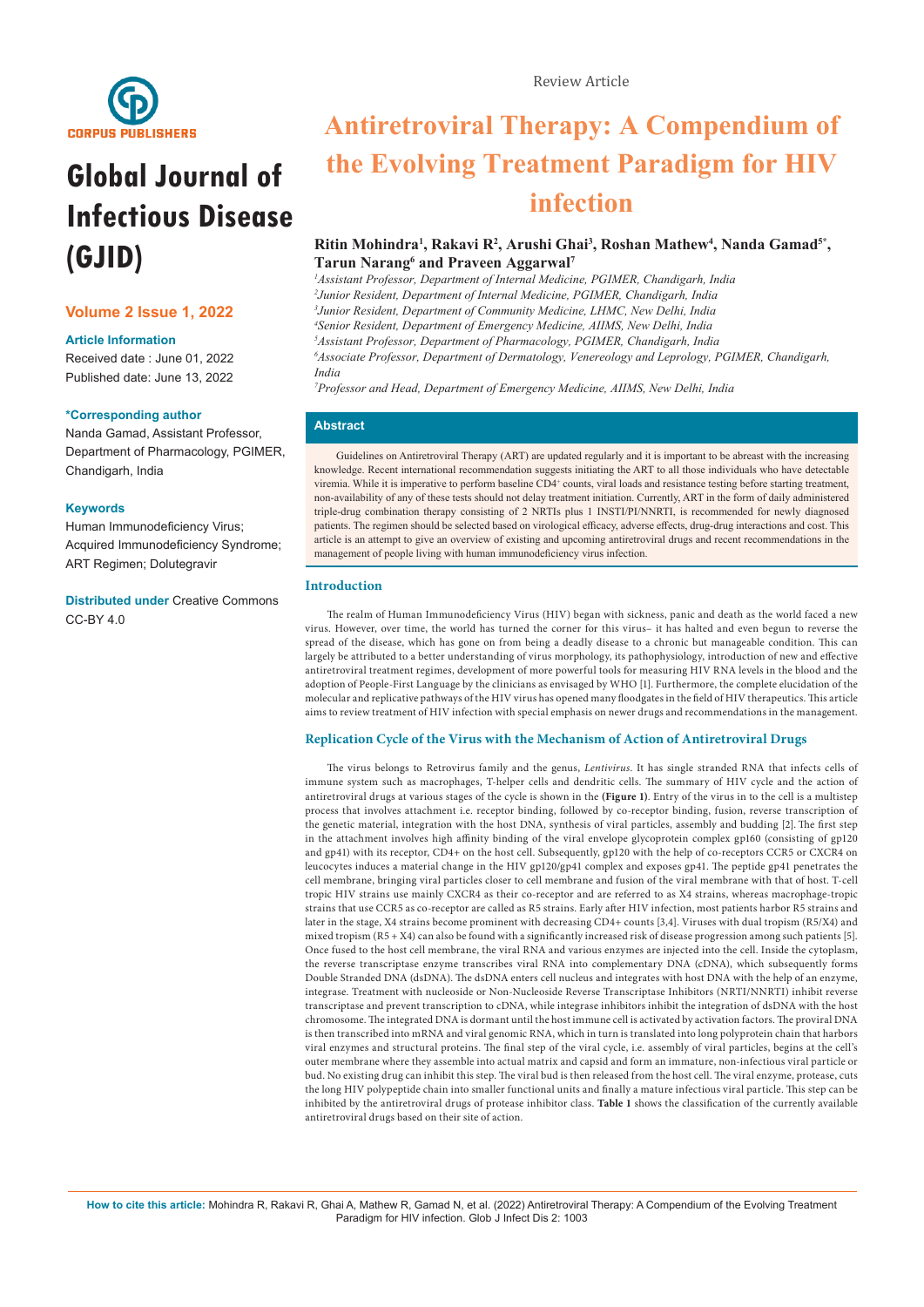



Adapted from the National HIV Curriculum of AETC National Coordinating Resource Center and the University of Washington (Available at https://cdn.hiv. uw.edu )

**Table 1:** Currently Available Antiretroviral Agents

| Category/Agents                                                   |  |  |  |  |
|-------------------------------------------------------------------|--|--|--|--|
| <b>Reverse Transcriptase Inhibitors (RTIs)</b>                    |  |  |  |  |
| Nucleoside Reverse Transcriptase Inhibitors (NRTIs)<br>i)         |  |  |  |  |
| Zidovudine (AZT or ZDV)                                           |  |  |  |  |
| Zalcitabine (ddC)                                                 |  |  |  |  |
| Stavudine (d4T)                                                   |  |  |  |  |
| Didanosine (ddI)                                                  |  |  |  |  |
| Abacavir (ABC)                                                    |  |  |  |  |
| Lamivudine (3TC)                                                  |  |  |  |  |
| Emtrictabine (FTC)                                                |  |  |  |  |
| Nucleotide Reverse Transcriptase Inhibitors (NtRTIs)<br>ii)       |  |  |  |  |
| Tenofovir Disoproxil Fumarate(TDF)                                |  |  |  |  |
| Tenofovir Alafenamide (TAF)                                       |  |  |  |  |
| Non - Nucleoside Reverse Transcriptase Inhibitors(NNRTIs)<br>iii) |  |  |  |  |
| Delavirdine (DLV)                                                 |  |  |  |  |
| Efavirenz (EFV)                                                   |  |  |  |  |
| Nevirapine (NVP)                                                  |  |  |  |  |
| Etravirine (ETR)                                                  |  |  |  |  |
| Rilpivirine (RPV)                                                 |  |  |  |  |
| Doravirine (DOR)                                                  |  |  |  |  |
| <b>Protease Inhibitors (PIs)</b>                                  |  |  |  |  |
| Indinavir (IDV)                                                   |  |  |  |  |
| Ritonavir (RTV)                                                   |  |  |  |  |
| Lopinavir (LPV)                                                   |  |  |  |  |
| Saquinavir (SQV)                                                  |  |  |  |  |
| Nelfinavir (NFV)                                                  |  |  |  |  |
| Atazanavir (ATV)                                                  |  |  |  |  |
| Amprenavir (APV)                                                  |  |  |  |  |
| Fosamprenavir (FVP)                                               |  |  |  |  |
| Tipranavir (TPV)                                                  |  |  |  |  |

| Darunavir (DRV)                                     |
|-----------------------------------------------------|
| <b>Integrase Inhibitors (INIs)</b>                  |
| Integrase Strand Transfer Inhibitors (INSTIs)<br>a. |
| Raltegravir (RAL)                                   |
| Dolutegravir (DTG)                                  |
| Elvitegravir (EVG)                                  |
| Bictegravir (BIC)                                   |
| Cabotegravir (CAB)                                  |
| Integrase Binding Inhibitors (INBIs)<br>b.          |
| <b>Entry Inhibitors</b>                             |
| Attachment Inhibitors<br>a.                         |
| Fostemsavir                                         |
| Post attachment Inhibitors<br>b.                    |
| Ibalizumab (TMB-355)                                |
| Chemokine Receptor Inhibitor<br>$C_{\cdot}$         |
| Maraviroc (MVC)                                     |
| <b>Fusion</b> inhibitors<br>d.                      |
| Enfuvirtide (T-20)                                  |
| Pharmacokinetic Enhancers (PKs)                     |
| Cobicistat (COBI)                                   |
| Low dose ritonavir (r)                              |

# **Evolving Antiretroviral Therapy: Addressing Tolerability and Barrier to Treatment Adherence**

# **Reverse Transcriptase Inhibitors**

# **Nucleoside Reverse Transcriptase Inhibitors (NRTIs)**

NRTIs were the first class to get regulatory approval for treatment of HIV. These are prodrugs and undergo activation by intracellular phosphorylation mediated by several host cellular kinases. The active triphosphate form competitively binds to reverse transcriptase and blocks the synthesis of cDNA of both HIV-1 and -2 and inhibits the viral replication. Current standard of care requires a combination of NRTI with others. However, many NRTIs have largely fallen out of favor because of drug associated toxicities. The first antiretroviral drug licensed for use was zidovudine (AZT). It has, for long, formed the backbone of ART regimes; being used as monotherapy, dual therapy and as part of the three drug regimens but has now been replaced by drugs with better safety profiles. In some resource-poor settings, it still continues to be used as part of combination ART regimes. Other NRTIs include didanosine, zalcitabine, stavudine, abacavir, lamivudine and emtricitabine. There is little crossresistance between these agents and therefore most of these agents are usually given in pairs. Didanosine is inactivated by the low pH of stomach; therefore, it is available in combination with a buffer, which increases the gastric pH. However, it is less active clinically than zidovudine. But because we have better drugs available, didanosine and zalcitabine are no longer recommended in any of the guidelines. With the recognition that Integrase Strand Transfer Inhibitors (INSTIs)-based therapy yield better results, the role of AZT, stavudine and abacavir in the first line regimeis limite [6]. Lamivudine and emtricitabine are structurally similar dideoxycytidine analogs with emtricitabine offering an advantage of having longer half-life, higher oral bioavailability and greater *invitro* activity against HIV when compared to lamivudine [7].

#### **Resistance**

Long-term application of NRTIs has resulted in resistance to these drugs mainly from the mutations at reverse transcriptase codons. The reverse transcriptase enzyme cannot proof-read its own errors that allows amino-acid substitutions and causes structural or functional changes at its active sites. Thymidine Analogue Mutations (TAM) confer cross-resistance between AZT and stavudine, an important aspect in previously treated patients. M184V mutation with single amino acid substitution in the reverse transcriptase shows high level resistance to commonly used lamivudine and emtricitabine. However, M184V greatly restores sensitivity and partially reverse TAM-mediated resistance to AZT, stavudine and tenofovir, producing long-term suppression

**Citation:** Mohindra R, Rakavi R, Ghai A, Mathew R, Gamad N, et al. (2022) Antiretroviral Therapy: A Compendium of the Evolving Treatment Paradigm for HIV infection. Glob J Infect Dis 2: 1003

**Page 2/10**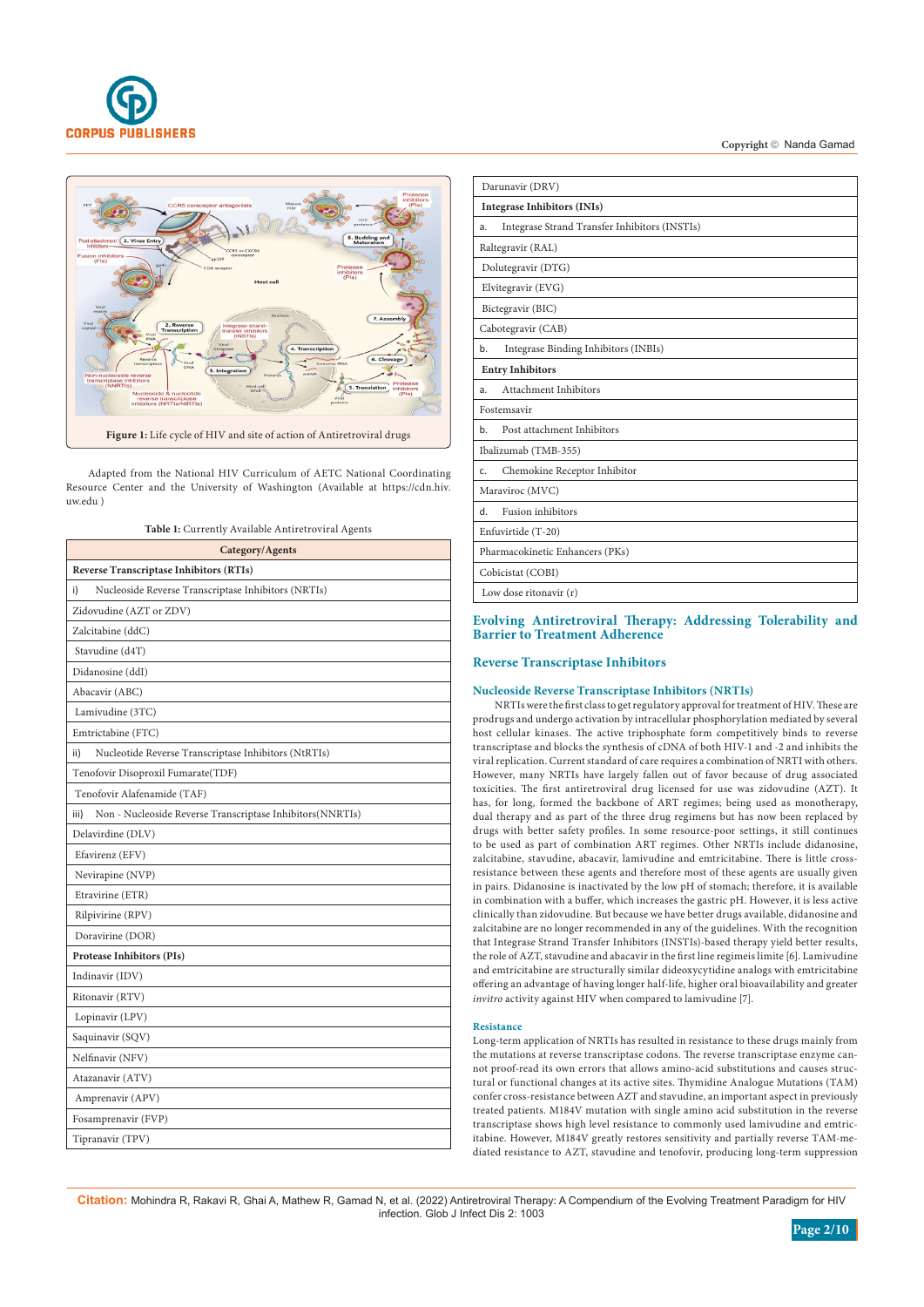

# of HIV.

## **Side Effects**

The most common and significant toxicity of this class is mitochondrial toxicity that manifests as myopathy, peripheral neuropathy, pancreatitis, lipodistrophy, and/ or hepatic steatosis [8]. AZT also causes bone marrow toxicity which presents as life threatening anemia and neutropenia in nearly 30% patients. The risk of developing these adverse effects is more in patients with full blown disease as compared to other HIV infected patients. Macrocytosis occurs in almost all patients but it does not predict the occurrence of anemia. Chronic use of AZT is also associated with blue nails. Lamivudine and emtricitabine are very well-tolerated drugs with rarely causing pancreatitis and skin changes. Lamivudine causes rash, nausea, headache and neutropenia, while emtricitabine causes hyperpigmentation at sun exposed areas. Painful peripheral neuropathy, lactic acidosis and fatty change in the liver (hepatic steatosis) are more common with stavudine, zalcitabine and didanosine. Therefore, these agents should be avoided in patients with fatty liver and pre-existing neuropathy and in patients taking drugs that cause peripheral neuropathy. Abacavir causes a potentially fatal hypersensitivity syndrome in patients who carry HLA-B\*5701 allele. Screening for this allele, which is found in about 8% of the population[6], is now routinely recommended, and patients who are positive for this allele should not receive abacavir.

#### **Drug Interactions**

NRTIs are devoid of clinically significant drug interactions because they are neither the substrates nor inhibitors, or inducers of hepatic CYP-450 enzymes[9]. However, certain important interactions do exist. Combination of zidovudine and ganciclovir is poorly tolerated due to their combined hematological adverse effects. Zidovudine should be stopped when the patient is on high dose of ganciclovir and may be restarted when the dose of ganciclovir is reduced during the maintenance phase of CMV treatment. Zidovudine also decreases phenytoin levels, warranting monitoring in patients receiving both. AZT and stavudine compete each other and hence they should never be combined together.

## **Nucleotide Reverse Transcriptase Inhibitors (NtRTIs)**

Tenofovir is an analog of adenosine monophosphate, administered orally as a prodrug in the form of tenofovir alafenamide (TAF) and tenofovir disoproxil fumarate (TDF). These forms are taken up by the cell and converted to pharmacological active moiety, tenofovir-diphosphate, intracellularly. Tenofovir in its isolated form reaches the plasma in lesser quantity and hence, this drug is less susceptible to side effects compared to NRTIs. Like lamivudine and emtricitabine, tenofovir has antiviral activity against hepatitis B virus; therefore, exacerbation of hepatitis B virus after discontinuation of tenofovir is possible and patients should be screened for hepatitis B virus prior to initiation of tenofovir[1,7].

#### **Resistance**

Tenofovir has a high barrier to resistance. It is effective against NRTI resistant HIV, thereby making it an attractive drug for first line treatment of HIV[1,10].

#### **Side Effects**

The most common side effects of tenofovir are nausea, vomiting, diarrhea and flatulence. Tenofovir is less likely to cause mitochondrial toxicity when compared to NRTIs [8] but it can cause bone loss and kidney injury. TAF is associated with lesser incidence of bone and renal toxicities compared to TDF. On the contrary, TAF is associated with greater weight gain and dyslipidemias.

#### **Drug Interactions**

Different transporters are involved in the transport of TAF and TDF, making TAF more susceptible to drug interactions. Co-administration with anticonvulsants and rifampicin decreases TAF concentrations but not TDF levels. Hence, TAF should not be used if the patient is receiving rifampicin. TDF should be used with caution in patients receiving amphotericin B and vancomycin due to the increased risk of nephrotoxicity [1,9].

# **Non-Nucleoside Reverse Transcriptase Inhibitors (NNRTIs)**

The NNRTIs are typically administered with a dual NRTI combination. These drugs directly bind to the reverse transcriptase enzyme at its active site non-competitively and cause allosteric inhibition. In addition, cDNA elongation is reduced, which ultimately leads to a decline in viral replication. There are six members in this group, divided into two generations. First generation NNRTIs include delavirdine, [efavirenz](https://www.uptodate.com/contents/efavirenz-drug-information?source=see_link) and [nevirapine](https://www.uptodate.com/contents/nevirapine-drug-information?source=see_link) whereas rilpivirine, etravirine and doravirine are second generation NNRTIs. All the NNRTIs are highly active against HIV-1 but not

## Copyright © Nanda Gamad

against HIV-2. They are highly bound to plasma proteins and extensively metabolized by cytochrome P450 enzymes. The toxicity and resistance do not overlap with NRTIs and NtRTIs, hence they were most commonly used in combination regimes. Currently, efavirenz and rilpivirine are the most commonly used NNRTIs for treatment-naïve patients,. Etravirine is generally reserved for individuals with an evidence of drugresistant virus. Delavirdine requires higher doses and frequent administration. In the modern era of consolidated and streamlined ART, the pill burden and dosing schedule of delavirdine has limited its use. Nevirapine, for long, had been the preferred NNRTI for the treatment of HIV infection, but now efavirenz is being increasingly used, as it leads to a more durable viral suppression. Rilpivirine is approved for use in ART naïve patients with pretreatment viral loads <1,00,000 copies/mL. Doravirine, the most recently approved NNRTI has been shown to provide a more durable viral suppression. Etravirine offers the advantage of being effective in the treatment of HIV resistant to other available NNRTIs.

#### **Resistance**

Development of resistance and cross-resistance are major problems with the first generation NNRTIs, as a single mutation, K103N in the NNRTI binding pocket may confer high level resistance to all NNRTIs. The second generation NNRTI, [etravirine](https://www.uptodate.com/contents/etravirine-drug-information?source=see_link), can however be used in patients with resistance to first generation NNRTIs[1,11].

#### **Side effects**

The most common side effects associated with this class of drugs are skin rash, nausea, headache and hepatic enzyme elevation. Skin rash develops in about 25% of people taking nevirapine [12]. It is recommended that if a patient develops a rash during the lead-in (lower dose) period of nevirapine, further dose increment should not be done. Nevirapine may also cause Stevens-Johnson syndrome in some individuals. Patients should also be carefully monitored for development of hepatotoxicity while taking nevirapine. Important adverse effects of efavirenz and rilpivirine include psychiatric symptoms (insomnia, confusion, memory loss, depression), skin rash, and headache [13]. QTc interval prolongation has been observed with efavirenz. The concerns about the teratogenicity of efavirenz were unfounded and its use is no longer prohibited during the first trimester of pregnancy. Severe immune reconstitution can occur in patients taking doravirine [1,14].

## **Drug interactions**

Nevirapine can interact with other drugs having predominant hepatic metabolism. These drugs include anti-histamines, sedatives and anti-fungal agents. Nevirapine also increases the metabolism of protease inhibitors and therefore, should not be combined with them. Efavirenz is broken down in the liver by CYP3A4 and CYP2B6, while etravirine is metabolised by CYP3A4, CYP2C9, and CYP2C19. These drugs can decrease the metabolism of other drugs that require the same enzymes. In addition, they are moderate inducers of CYP3A4 and weak to moderate inhibitors of CYP2C9 and CYP2C19. Significant drug-drug interactions can be seen between these two drugs and rifabutin, clarithromycin, atorvastatin, azole group of antifungals, carbamazepine and other anti-convulsants[9]. Pharmacological boosting or increased doses of dolutegravir is recommended if these drugs are prescribed with it. Efavirenz also lowers the blood levels of most protease inhibitors. Efavirenz and saquinavir should never be used together since efavirenz lowers the blood levels of saquinavir dramatically. Concomitant administration of acid-lowering agents such as proton-pump inhibitors and H2-receptor antagonists with rilpivirine decrease the oral drug absorption, causing decreased viral suppression. Caution is also advised when rilpivirine and efavirenz are to be co-administered with drugs causing QT prolongation as this may result in *torsades de pointes.*

#### **Protease Inhibitors (PIS)**

PIs are the second class of drugs developed against HIV infection. They are active against both HIV-1 and HIV-2. Members of this class include saquinavir, indinavir, ritonavir, nelfinavir, amprenavir, lopinavir, atazanavir, fosamprenavir, tipranavir and darunavir. They inhibit the enzyme, protease and prevent proteolytic cleavage of polypeptide chain necessary for the formation of infectious viral particles.

#### **Resistance**

PIs have a higher genetic barrier to resistance and require multiple mutations to substantially lose antiviral activity. However, the development of resistance to pharmacologically boosted PIs in previously antiretroviral-naïve individuals is uncommon, even with less than optimal adherence, so PI-based regimens are a good choice for patients in whom adherence is a concern. Darunavir is the newest among PIs and do not possess cross-resistance with other PIs. It demonstrated activity against PIresistant viruses and hence, it can still be used in second line and savage regimens [1,8].

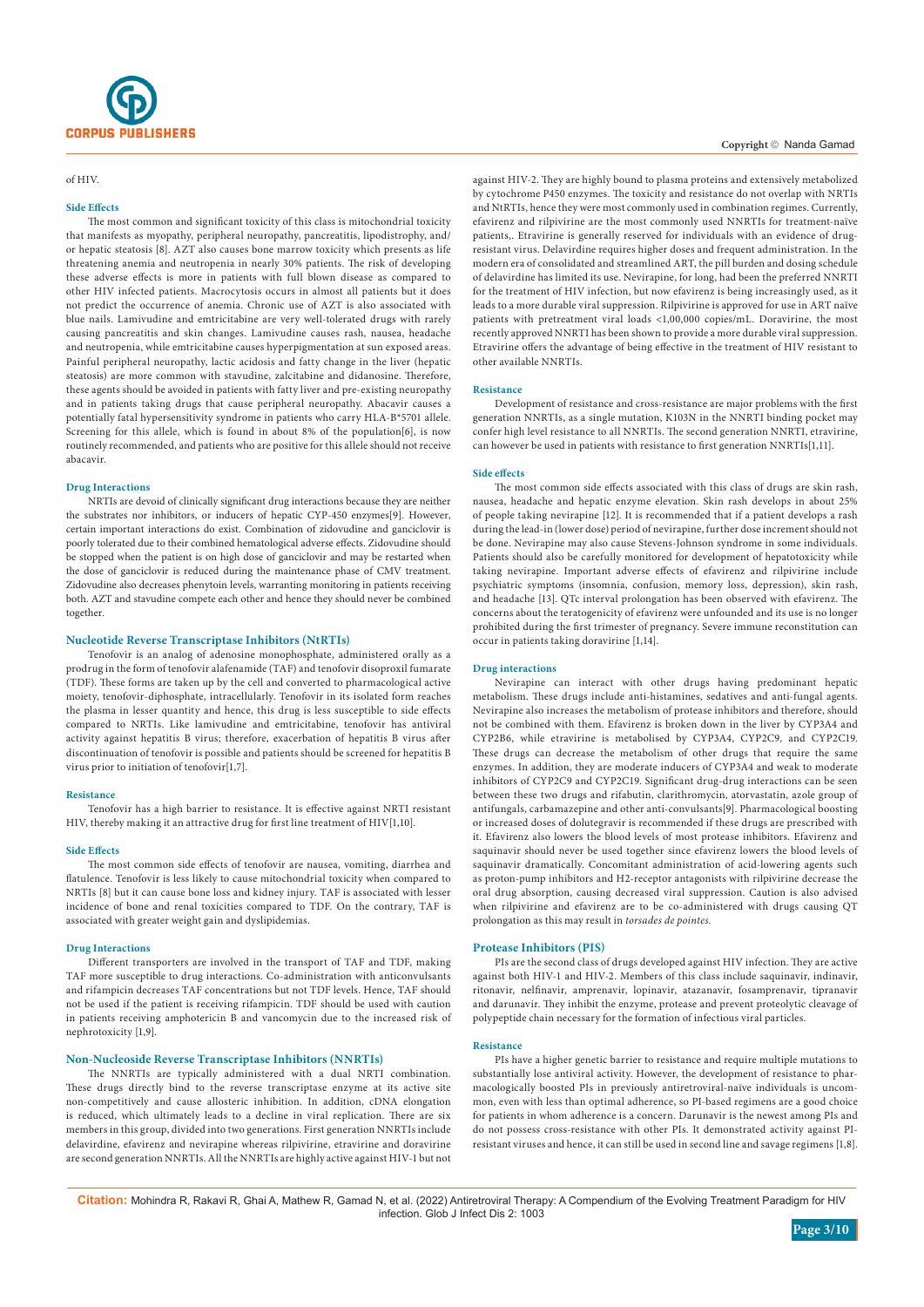

Several side effects like insulin resistance, hyperglycemia, diabetes, hyperlipidemia, lipodystrophy, hepatotoxicity, bleeding in patients with hemophilia, and PR interval prolongation appear to be PI class effects, while others are agent-specific. Saquinavir can cause QTc prolongation. Indinavir can produce a transient increase in indirect bilirubin and renal calculi can develop in 3–15% of treated patients. Hence, patients on indinavir should be asked to maintain adequate hydration. Ritonavir causes dysgeusia, dyspepsia, abdominal pain and peripheral paraesthesias. Oral numbness is also seen in some patients. Atazanavir causes hyperbilirubinemia, renal stones, kidney injury and cardiac conduction abnormalities (asymptomatic AV blocks). Tipranavir is associated with severe hepatotoxicity and intracranial hemorrhage. Both tipranavir and darunavir have sulpha moiety in their structure and possess cross-allergy with sulphonamides [1].

#### **Drug Interactions**

CYP3A4 metabolizes all PIs except nelfinavir and therefore, drug interactions are frequent. Strong enzyme inducers like rifampicin, phenytoin, carbamazepine and phenobarbitone can reduce the concentration of these PIs. Inhibitors of microsomal enzymes like ketoconazole and itraconazole increase serum levels of these agents. This is most significant with saquinavir whose concentration is increased by up to 80% when combined with ketoconazole. Co-administration of rifampicin with indinavir leads to sub-therapeutic concentrations of indinavir and is therefore not advised. Most of these drugs also inhibit CYP3A4 at their usual dosage, although the magnitude of inhibition differs greatly, with ritonavir being the most potent inhibitor and hence used for pharmacological boosting. Ritonavir is available both in solution and capsule forms. Oral solution contains 43% alcohol, while capsules contain small amount of alcohol. Therefore, patients on ritonavir must avoid metronidazole and tinidazole to prevent disulfiram-like reaction. HMG-CoA reductase inhibitors like simvastatin and lovastatin should not be used in patients on PIs due to increased potential of myopathy and rhabdomyolysis. Atorvastatin and rosuvastatin can however be used, but with caution [9].

#### **Integrase Inhibitors (INIs)**

Integrase Stand Transfer Inhibitors (INSTIs) have opened a new era in the treatment of HIV infection. The outstanding data on efficacy and safety have made this class popular and are increasingly used as starting agents. Members of this class include raltegravir, elvitegravir, dolutegravir, bictegravir and cabotegravir. The other group of INIs such as Integrase Binding Inhibitors (INBIs) still remain experimental [15,16]. INSTIs act by inhibiting integrase enzyme that catalyzes the integration of viral dsDNA with host DNA. This step is specific to HIV (both HIV-1 and -2) and has no human homolog. The unique mechanism of action also makes them retain activity against multi-drug resistant HIV viruses. Raltegravir was the first approved INSTI followed by elvitegravir, dolutegravir, bictegravir and recently cabotegravir. Raltegravir and dolutegravir are metabolized by UGT enzymes and have less drug interaction potential compared to previous classes of drugs. They can be taken with food and no dose adjustment is needed for raltegravir and dolutegravir in patients with mild to moderate renal and hepatic dysfunction. On the other hand, elvitegravir-based regimens should be used with caution in patients with renal failure. Given the safety, efficacy and convenience, dolutegravir is recommended as first-line agent in most recommendations. It does not require pharmacologic boosting except for efavirenzand etravirine-based regimes and can be used in treatment-experienced patients with genotypic resistance to raltegravir or elvitegravir. The claims about teratogenicity in the form of neural tube defects with dolutegravir were unfounded and currently it is recommended as first-line drug even for pregnant patients. This drug has also received approval for paediatric patients of at least 4 weeks old and weighing 3 kg. Data from antiretroviral pregnancy registry indicate no major concerns with raltegravir as well while sufficient data is lacking for bictegravir and cabotegravir. Elvitegravir produces sub-therapeutic levels and decreased viral suppression in pregnant women and hence, until sufficient data is available on its boosting, it is not recommended in pregnancy.

#### **Resistance**

Raltegravir and elvitegravir have low genetic barrier to resistance and have crossresistance. In contrast, dolutegravir resistance is very uncommon among patients failing an initial regimen that contains dolutegravir. It is also uncommon for such individuals to develop resistance to the NRTIs that are administered in combination with dolutegravir. Even if there is 100% resistance to NRTIs, NRTI based regimen with dolutegravir can be safely administered as this has shown equal efficacy in such patients [17]. Thus, dolutegravir is well suited for use in those who require treatment before the results of genotype testing become available [18]. Data is lacking for resistance to bictegravir. This drug has not been evaluated in patients with prior INSTI use or any documented INSTI- resistance, and so it should not be used for these individuals until

more data becomes available.

#### **Side Effects**

All INSTIs are generally well tolerated. Nausea, diarrhea, weight gain, insomnia, dizziness and rarely depression and suicidal ideation in psychiatric patients have been noted with INSTIs. Raltegravir ande dolutegravir are also known to cause myopathy and rhabdomyolysis occasionally [19].

#### **Drug Interactions**

A decrease in INSTI concentrations is possible when administered with polyvalent cation-containing antacids and supplements. With regards to specific agents, there are relatively few problematic interactions with raltegravir and dolutegravir as they are metabolized by glucuronidation and neither inducers nor inhibitors of CYP enzymes. Bictegravir is metabolized by CYP3A and its plasma levels are affected by concomitant medication which affect CYP system. In contrast, elvitegravir is associated with more drug-drug interactions since it is administered with the boosting agent cobicistat, which is a potent inhibitor of CYP3A [20]. Elvitegravir containing formulations are contraindicated in patients taking lovastatin, simvastatin and rifampicin.

#### **Entry Inhibitors**

Encouraging progress is seen in the development of entry inhibitors in recent times. Their mechanism of action is unique and act at different levels of viral entry into the cells, providing an advantage of acting against resistant viruses. However, the development of viral resistance to these agents is common and significant toxicity and adherence issues still occur. The various drugs under this class are fostemsavir, maraviroc, enfuvirtide and ibalizumab.

- **a. Attachment inhibitors**: These drugs target the first step in the viral entry into the cells. In July 2020, fostemsavir became the first in the class to get approval. It is indicated in the management of multidrug-resistant HIV-1 infection in combination with other antiretrovirals. Inside the body, fostemsavir is hydrolyzed to produce active moiety temsavir that binds to gp120 and prevents viral attachment to CD4+ receptor and subsequent processes. Caution is recommended while choosing drugs for combination regimen as fostemsavir is a substrate of CYP3A4 and it produces adverse drug reactions such as renal toxicity, hepatotoxicity, QT prolongation and immune reconstitution syndrome.
- **b. Post-attachment inhibitors**: The only member of this class, ibalizumab is the first monoclonal antibody and the latest antiretroviral drug to receive regulatory approval. The drug binds to CD4+, decreases the flexibility of CD4+ and hinders access of CD4-bound gp120 to CCR5 and CXCR4.Ibalizumab does not appear to interfere with immunological functions that involve antigen presentation and viral attachment, but does block viral entry [21]. Similar to fostemsavir, it is indicated for the management of multidrug resistant HIV-1 infections. The drug is administered intravenously every 14 days and infusion related reactions are common.
- **c. Chemokine receptor antagonists**: These include CCR5 antagonists and CXCR4 antagonists which bind to CCR5 and CXCR4 receptors respectively and prevent viral entry. The development of CXCR4 inhibitors has proceeded more slowly than that of the CCR5 antagonists as X4 viruses usually are present along with R5 viruses (in contrast to R5 viruses which are found on their own in majority of the HIV patients). Inhibition of just the X4 component of the virus population may not lead to decrease in plasma viremia, thereby complicating drug activity assessment. Maraviroc is a CCR5 antagonist which is currently approved for the treatment HIV-1 but its clinical usefulness in HIV-2 infection is still an unaddressed issue. If maraviroc is being considered, a tropism assay is essential prior to initiation of therapy. This assay determines whether a response from a CCR5 antagonist should be expected since maraviroc is not active against X4 or dual-mixed tropic viruses [2-4]. The drug may cause dizziness, immune reconstitution syndrome and hypersensitivity reactions and increase the risk for upper respiratory and herpes infections and malignancy due to its mechanism of action. Hence, it is not used commonly but it may have a role in multidrugresistant HIV-1 infections. However, the dose has to be adjusted with concomitant antiretrovirals that influence CYP3A4 as maraviroc is a substrate for this cytochrome.
- **d. Fusion Inhibitors (FIs)**: Fusion inhibitors bind to the gp41subunit of the viral envelop glycoprotein; this interferes with viral fusion to the CD4+ T cell. Enfuvirtide is the only approved drug in this class. It is active against HIV-1 but HIV-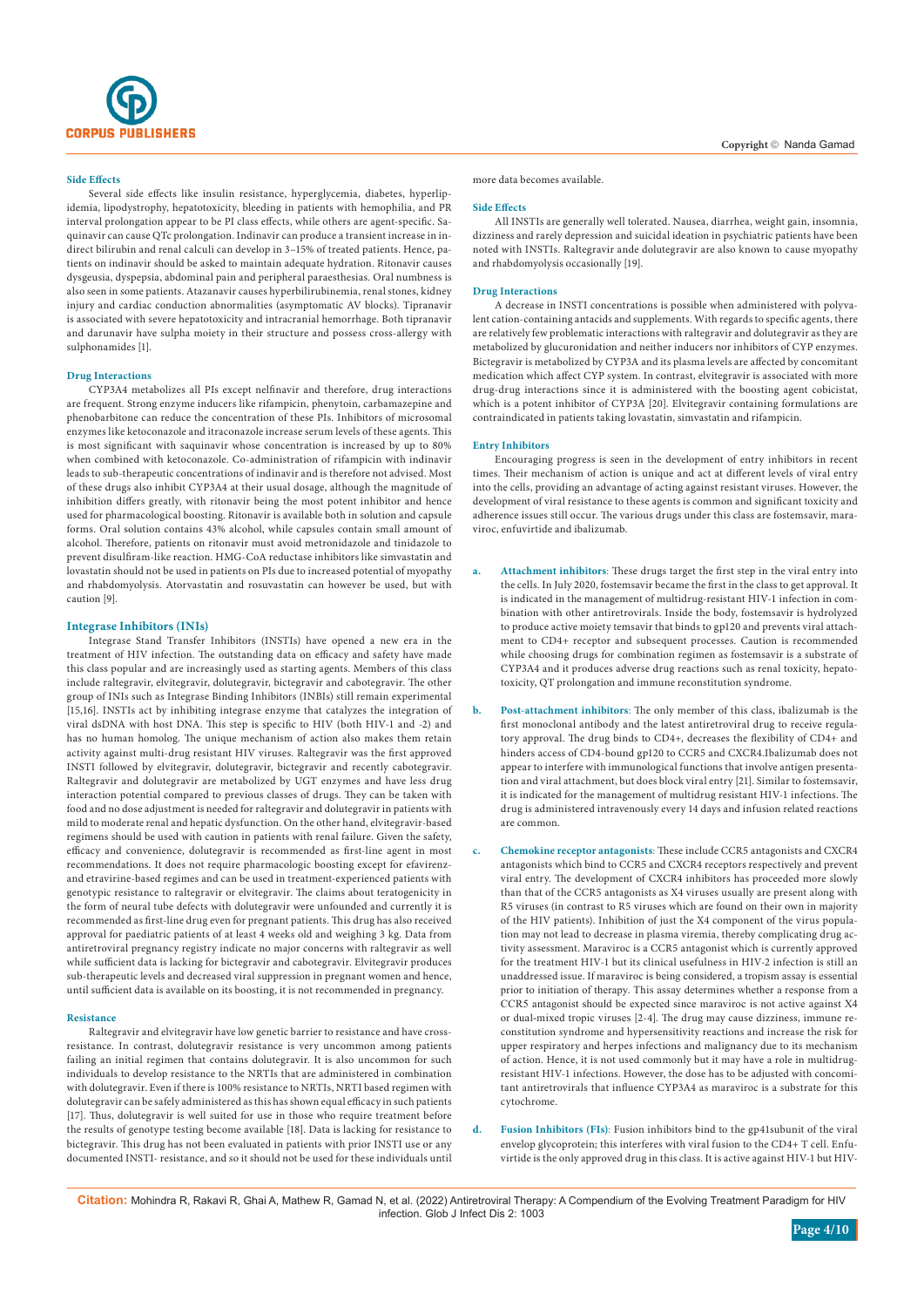

2 is intrinsically resistant to enfuvirtide [2]. Enfuvirtide is an oligopeptide and has to be administered *via* subcutaneous route, which often leads to injectionsite reactions; thereby precluding its long-term use.

# **Pharmacokinetic Enhancers (PEs)**

PEs are used to boost the effectiveness of another drug. Cobicistat and low dose ritonavir are the two approved PEs in combination regimens with protease inhibitors and elvitegravir. Full-dose ritonavir is never used alone to treat HIV infection because of potential adverse reactions and drug interactions associated with the inhibition of CYP3A, allowing PIs/INSTIs to remain in the body longer and at a higher concentration. Cobicistat, although chemically similar to ritonavir, does not have any HIV activity of its own [22].With the significant antiretroviral drug development, we now have much safer and efficacious drugs that are highly recommended as first line regimen, while combination regimen with PEs are in the alternate list.

A summary of commonly used antiretroviral drugs is given in **Table 2**.

**Table 2:** Characteristics of Commonly Used Antiretroviral Drugs

| Drug                       | <b>Administration</b>                                                                                          | <b>Adverse effects</b>                                                                                                                                                         | Common drug<br><b>interactions</b>                     |
|----------------------------|----------------------------------------------------------------------------------------------------------------|--------------------------------------------------------------------------------------------------------------------------------------------------------------------------------|--------------------------------------------------------|
| Zidovudine<br>(ZDV)        | 200 mg q8h or 300<br>mg q12h<br>Take without regard<br>to meals                                                | Bone marrow<br>suppression,<br>GI intolerance.<br>headache, lactic<br>acidosis, myopathy                                                                                       | Avoid with ribavirin.<br>ganciclovir                   |
| Zalcitabine<br>(ddC)       | $0.75$ mg q8h<br>Take without regard<br>to meals                                                               | Peripheral<br>neuropathy,<br>stomatitis, lactic<br>acidosis                                                                                                                    | Avoid with antacids                                    |
| <b>Didanosine</b><br>(ddI) | $> 60 \text{ kg}$ : 200 mg q12h<br>$< 60 \text{ kg}$ : 125 mg q12h<br>Take 30 min before or<br>2 h after meals | Pancreatitis,<br>peripheral<br>neuropathy, GI<br>intolerance, lactic<br>acidosis, optic<br>neuritis                                                                            | Avoid with i/v<br>pentamidine,<br>ganciclovir          |
| <b>Stavudine</b><br>(D4T)  | $> 60 \text{ kg}$ : 40 mg q12h<br>< 60 kg : 30 mg q12h<br>Take without regard<br>to meals                      | Pancreatitis,<br>peripheral<br>neuropathy, lactic<br>acidosis, stomatitis,<br>lipoatrophy                                                                                      | Avoid with zidovudine                                  |
| Abacavir<br>(ABC)          | 300 mg q12h or 600<br>mg q24h<br>Take without regard<br>to meals                                               | Hypersensitivity<br>reaction (features<br>may include fever,<br>rash, nausea,<br>vomiting, fatigue,<br>anorexia, malaise,<br>cough, respiratory<br>difficulty) may be<br>fatal | No clinically significant<br>interactions              |
| Lamivudine<br>(3TC)        | >50 kg: 150 mg q12h<br>< 50 kg: 2 mg/kg q12h<br>Take without regard<br>to meals                                | Acute hepatitis,<br>lactic acidosis,<br>pancreatitis                                                                                                                           | Caution when using<br>with other treatments<br>for HBV |
| Emtricitabine<br>(FTC)     | 200 mg q24h<br>Take without regard<br>to meals                                                                 | Lactic acidosis<br>hyperpigmentation<br>of skin and hepatic<br>steatosis;                                                                                                      | No clinically significant<br>interactions              |
| Tenofovir<br>(TDF/TAF)     | TAF 25 mg/TDF<br>300 mg q24h<br>Take without regard<br>to meals                                                | Asthenia.<br>headache, nausea,<br>vomiting, lactic<br>acidosis, hepatic<br>steatosis,<br>osteomalacia,<br>depression, renal<br>failure                                         | Monitor for toxicity of<br>cidofovir, ganciclovir      |

| Delavirdine<br>(DLV) | 400 mg q8h<br>Take without regard<br>to meals                                                                                  | Skin rash, fat<br>redistribution,<br>headache, nausea,<br>diarrhea, tiredness                                                                                        | Caution when using<br>with didanosine                                                                                                                                                                                         |  |
|----------------------|--------------------------------------------------------------------------------------------------------------------------------|----------------------------------------------------------------------------------------------------------------------------------------------------------------------|-------------------------------------------------------------------------------------------------------------------------------------------------------------------------------------------------------------------------------|--|
| Efavirenz<br>(EFV)   | 600 mg HS<br>Avoid taking after<br>high fat meal                                                                               | Skin rash, CNS<br>effects (dizziness,<br>insomnia,<br>abnormal dreams,<br>confusion, agitation,<br>hallucinations),<br>hepatitis                                     | Avoid with astemizole,<br>cisapride, midazolam                                                                                                                                                                                |  |
| Nevirapine<br>(NP)   | 200 mg q24h for 14<br>d (lead in), then 200<br>q12h<br>Take without regard<br>to meals                                         | Skin rash, hepatitis<br>Do not restart after<br>severe hepatitis or<br>skin reaction                                                                                 | Avoid with<br>ketoconazole,<br>rifampicin, oral<br>contraceptives                                                                                                                                                             |  |
| Etravirine<br>(ETR)  | 200 mg q12h<br>Take following a meal                                                                                           | Skin rash including<br>Stevens-Johnson<br>syndrome,<br>nausea, peripheral<br>neuropathy                                                                              | Avoid with unboosted<br>protease<br>inhibitors                                                                                                                                                                                |  |
| Rilpivirine<br>(RPV) | 25 mg q24 h<br>Take with meals                                                                                                 | Skin rash,<br>depression,<br>insomnia,<br>hepatotoxicity, QTc<br>prolongation                                                                                        | Caution when using<br>with drugs known<br>to cause torsades de<br>pointes                                                                                                                                                     |  |
| Doravirine<br>(DOR)  | 100 mg q24 h<br>Take without regard<br>to meals                                                                                | Headache, tiredness,<br>abdominal pain,<br>abnormal dreams,<br><b>IRIS</b>                                                                                           | Avoid with rifampicin,<br>anticonvusants                                                                                                                                                                                      |  |
| Indinavir<br>(IDV)   | 800 mg q8h<br>Take 1 hr before or 2<br>h after meals                                                                           | Nephrolithiasis,<br>GI intolerance,<br>headache, asthenia,<br>blurred vision,<br>dizziness,<br>hyperglycemia,<br>redistribution<br>of fat and lipid<br>abnormalities | Avoid with lovastatin,<br>simvastatin rifampicin,<br>astemizole, cisapride,<br>midazolam<br>Caution when<br>using with<br>atorvastatin                                                                                        |  |
| Ritonavir<br>(RTV)   | Day 1-2:300 mg<br>q12h; Day 3-5:400<br>mg q12h; Day 6-13:<br>500 mg q12h; Day<br>14 onwards: 600 mg<br>q12h<br>Take with meals | GI intolerance,<br>paraesthesias,<br>hepatitis,<br>hyperglycemia,<br>redistribution of fat,<br>lipid abnormalities,<br>taste perversion                              | Avoid with amiodarone,<br>lovastatin, simvastatin,<br>astemizole, cisapride,<br>midazolam, oral<br>contraceptives,<br>metronidazole<br>Caution when using<br>with atorvastatin,<br>ketoconazole,<br>theophylline, lovastatin, |  |
| Nelfinavir<br>(NFV)  | 750 mg q8h<br>Take with meals                                                                                                  | Diarrhoea,<br>hyperglycemia,<br>redistribution of fat,<br>lipid abnormalities,<br>flatulence                                                                         | Avoid with lovastatin,<br>simvastatin, rifampicin,<br>rifabutin, astemizole,<br>cisapride, midazolam,<br>oral contraceptives<br>Caution when using<br>with atorvastatin                                                       |  |
| Saquinavir<br>(SQV)  | SQV 500 mg +RTV<br>100 mg q12h for 7<br>days then SQV 1000<br>mg + RTV 100 mg<br>Take with meals                               | GI intolerance,<br>headache, hepatitis,<br>hyperglycemia,<br>redistribution of fat,<br>lipid abnormalities,<br>rhinitis, QTc<br>prolongation                         | Avoid with lovastatin,<br>simvastatin, rifampicin,<br>rifabutin, astemizole,<br>cisapride, midazolam<br>Caution when<br>using with<br>atorvastatin                                                                            |  |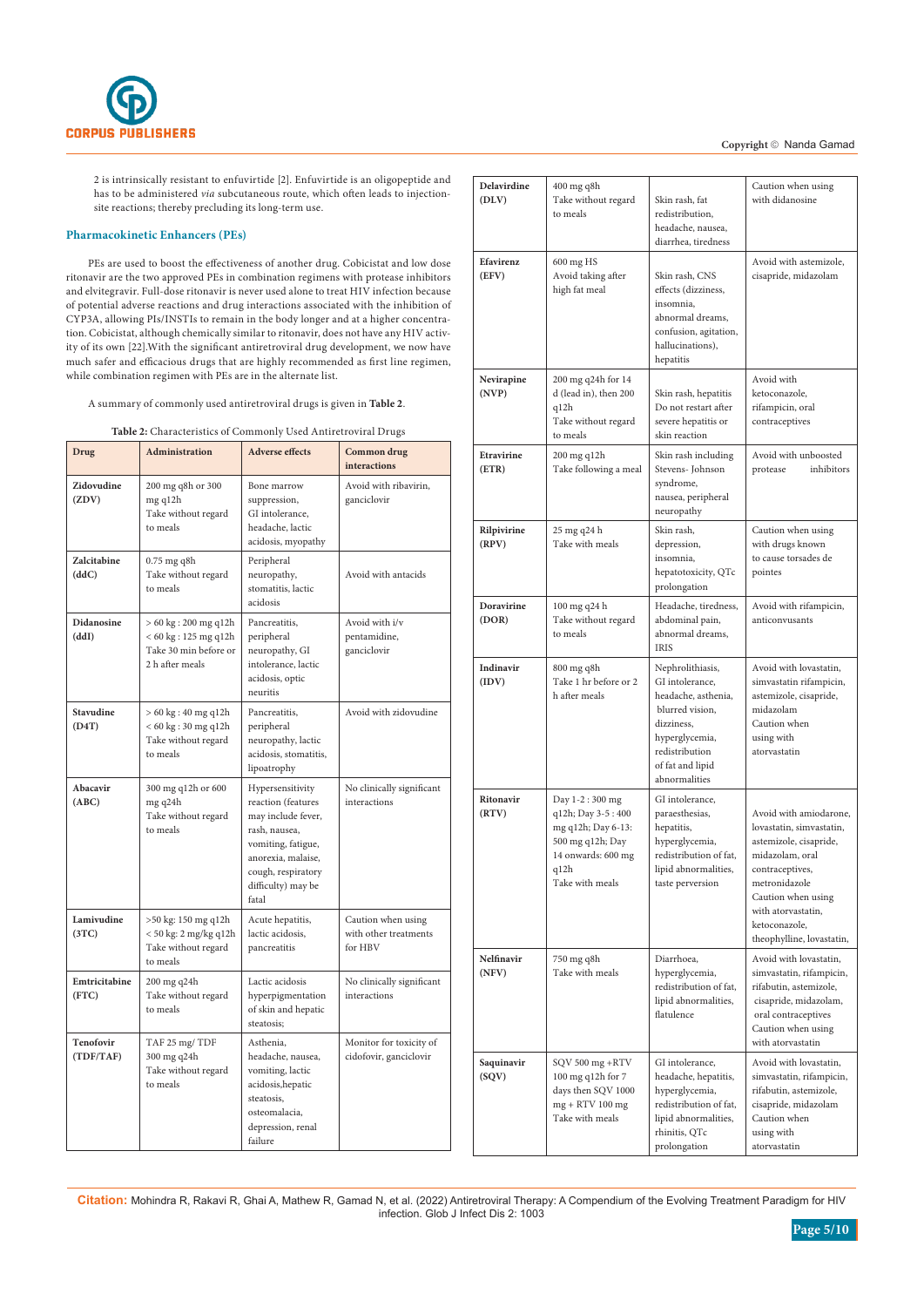

# Copyright © Nanda Gamad

| Amprenavir<br>(APV)    | APV 1200 mg + RTV<br>200 mg q24h or APV<br>$600 + RTV 100$ mg<br>q12h<br>Take without regard<br>to meals                                                                                                                                                                                                                            | Hepatotoxicity,<br>fat redistribution,<br>hyperlipidemias                                                                          | Avoid with preparations<br>containing Vitamin<br>E, ergot derivatives,<br>cisapride                                                  |
|------------------------|-------------------------------------------------------------------------------------------------------------------------------------------------------------------------------------------------------------------------------------------------------------------------------------------------------------------------------------|------------------------------------------------------------------------------------------------------------------------------------|--------------------------------------------------------------------------------------------------------------------------------------|
| Fosamprenavir<br>(FPV) | $FPV 1400 mg + RTV$<br>200 mg q12h or FPV<br>700 mg +100 mg RTV<br>q12h<br>Take without regard<br>to meals                                                                                                                                                                                                                          | Skin rash, GI<br>intolerance.<br>headache,<br>hyperglycemia,<br>redistribution of fat,<br>lipid abnormalities,<br>hepatitis        | Avoid with lovastatin,<br>simvastatin, rifampicin                                                                                    |
| Lopinavir<br>(LPV)     | $LPV$ 400 mg + $RTV$<br>$100$ mg<br>Take with meals                                                                                                                                                                                                                                                                                 | GI intolerance,<br>headache, hepatitis,<br>hyperglycemia,<br>redistribution<br>of fat, lipid<br>abnormalities                      | Avoid with lovastatin,<br>simvastatin, rifampicin,<br>astemizole, cisapride,<br>midazolam<br>Caution when using<br>with atorvastatin |
| Atazanavir<br>(ATV)    | ATV 300 mg + RTV<br>100 mg q24h<br>Take with meals                                                                                                                                                                                                                                                                                  | GI intolerance,<br>nausea, vomiting,<br>diarrhoea,<br>abdominal pain,<br>skin rash, pruritis,<br>renal stones                      | Avoid with cisapride,<br>ergot derivatives                                                                                           |
| Tipranavir<br>(TPV)    | $TPV$ 500 mg + $RTV$<br>100 mg q12h<br>Take without regard<br>to meals                                                                                                                                                                                                                                                              | Hypersensitivity,<br>skin rash,<br>hyperlipidemia,<br>hyperglycemia, fat<br>maldistribution                                        | Caution when using<br>with in patients with<br>known sulfonamide<br>allergy                                                          |
| Darunavir<br>(DRV)     | DRV 800 mg + RTV<br>100 mg q24h (In<br>ART naïve patients<br>or ART experienced<br>patients without DRV<br>mutation)<br>DRV 600 mg + RTV<br>100 mg q12h (In ART<br>experienced patients<br>with one/more DRV<br>mutation)<br>DRV 800 mg + COBI<br>150 mg<br>Take with meals with<br>RTV and without<br>regard to meals with<br>COBI | Skin rash, SJS, TEN<br>hepatotoxicity,<br>diarrhea, nausea, fat<br>maldistribution                                                 | Caution when using<br>with in patients with<br>known sulfonamide<br>allergy                                                          |
| Raltegravir<br>(RAL)   | RAL 400 mg q12h<br>(In ART naïve<br>patients or ART<br>experienced patients)<br>RAL 1200 mg q24h<br>(In ART naïve/<br>experienced patients<br>who are virologically<br>suppressed on RAL<br>400 mg q12h)<br>Take without regard<br>to meals                                                                                         | Skin rash, SJS,<br>TEN, headache,<br>diarrhea, nausea,<br>pyrexia, CPK<br>elevation, insomnia,<br>depression, suicidal<br>ideation | Avoid with aluminium/<br>magnesium hydroxide<br>containing antacids<br>Caution when using<br>with rifampicin                         |

| Dolutegravir          | DTG 50 mg q24h                                                                                                                                                                                                                                                   | Hypersensitivity                                                                                                                            | Avoid with Dofetilide                                                                                                                                                          |
|-----------------------|------------------------------------------------------------------------------------------------------------------------------------------------------------------------------------------------------------------------------------------------------------------|---------------------------------------------------------------------------------------------------------------------------------------------|--------------------------------------------------------------------------------------------------------------------------------------------------------------------------------|
| (DTG)                 | (ART naïve or ART<br>experienced INSTI<br>patients)<br><b>DTG</b><br>50 mg q12h (INSTI<br>experienced patients<br>with certain INSTI<br>mutations or with<br>clinically suspected<br>INSTI resistance)<br>Take without regards<br>to meals                       | reactions, insomnia,<br>headache,<br>hepatotoxicity,<br>depression and<br>suicidal ideation                                                 | Caution when using<br>with drugs that are<br>metabolic inducers                                                                                                                |
| Elvitegravir<br>(EVG) | Fixed dose<br>Nausea, diarrhoea,<br>combination (EVG<br>depression, suicidal<br>ideation<br>inhibitors<br>150mg + COBI 150<br>mg + FTC 200 mg +<br>TAF/TDF 25/300 mg)<br>Take with meals                                                                         |                                                                                                                                             | Avoid with cobicistat<br>boosted protease                                                                                                                                      |
| Bictegravir<br>(BIV)  | Fixed dose<br>combination (BIC 50<br>$mg + TAF 25mg +$<br>FTC 200 mg)<br>Take with meals                                                                                                                                                                         | Nausea, diarrhoea,<br>vomiting                                                                                                              | Avoid with Dofetilide<br>Caution when using<br>with polyvalent cations                                                                                                         |
| Cabotegravir<br>(CAB) | Intramuscular<br>injection<br>CAB 300 mg, RPV<br>600 mg                                                                                                                                                                                                          | Injection site<br>reaction, weight<br>gastrointestinal<br>disturbances.<br>depressive disorders,<br>hepatotoxicity                          | Antacids and<br>Histamine H2<br>Receptor Antagonists<br>may decrease the<br>concentration of RPV.<br>Caution when using<br>with carbamazepine,<br>phenytoin,<br>phenobarbitone |
| Ibalizumab            | Loading dose 2000<br>mg<br>Maintenance dose<br>800 mg every 2 weeks<br>dissolved in 250<br>mg NS                                                                                                                                                                 | Nausea, diarrhea,<br>dizziness, rash                                                                                                        | No clinically significant<br>interactions                                                                                                                                      |
| Maraviroc<br>(MVC)    | MVC 150 mg q12h<br>when given with<br>strong CYP3A<br>inhibitors<br>MVC 300 mg q12h<br>when givenwith drugs<br>that are not strong<br>CYP3A inhibitors or<br>inducers<br>MVC 600 mg q12h<br>when given With<br>CYP3A inducers<br>Take without regard<br>to meals | Abdominal pain,<br>cough dizziness,<br>pyrexia, rash,<br>upper respiratory<br>infections,<br>orthostatic<br>hypertension,<br>hepatotoxicity | Caution when using<br>with carbamazepine,<br>phenytoin,<br>phenobarbitone                                                                                                      |
| Enfuvirtide<br>(T20)  | 90 mg q12h<br>Subcutaneous<br>injection                                                                                                                                                                                                                          | Local injection site<br>reactions (nearly<br>100%), increased<br>rate of bacterial<br>pneumonia,<br>hypersensitivity<br>reactions           | No clinically significant<br>interactions                                                                                                                                      |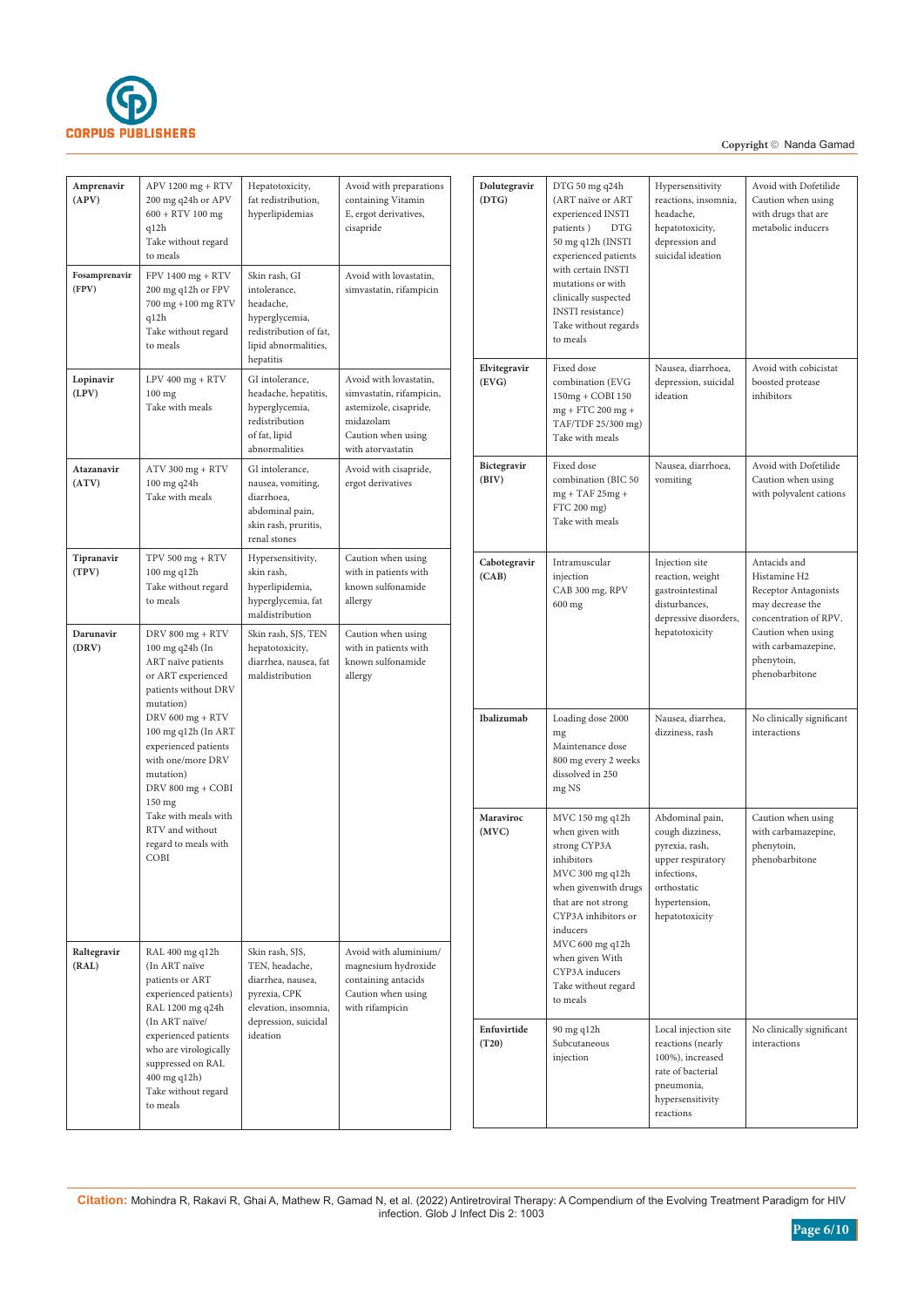

| Fostemsavir | 600 mg per oral q12h<br>Take without regard<br>to meals | Kidney injury,<br>nausea,<br>transaminase<br>elevation, QT<br>prolongation,<br>Conjugated<br>hyperbilirubinemia, | Significant interactions<br>with carbamazepine,<br>rifampicin, phenytoin<br>and efavirenz.<br>Contraindicated to use<br>with these drugs. |
|-------------|---------------------------------------------------------|------------------------------------------------------------------------------------------------------------------|-------------------------------------------------------------------------------------------------------------------------------------------|
|             |                                                         | anemia,<br>dyslipidemia                                                                                          |                                                                                                                                           |

## **When to start ART?**

ART is recommended for all individuals with HIV who have detectable viremia regardless of the CD4+ count [1,23-26]. However, ART may have to be deferred in some patients because of psychological factors or in patients with cryptococcal/tubercular meningitis, where little delay before ART initiation is warranted to reduce the risk of IRIS. Such patients should be evaluated individually and attempts should be made to initiate therapy as early as possible [1,23-25]. Combination ART regimen with 2 to 3 drugs from >2 different drug classes is recommended. The benefits of ART have been demonstrated in widely divergent socioeconomic settings. Thus, indications for therapy do not generally differ in high and low resource regions. Clinicians should explain to patients that the currently available regimens do not cure HIV and once initiated ART has to be continued indefinitely. The patient must also be explained that ART is not a substitute for behavioral modification(s), and ART does not provide protection against other sexually transmitted infections, but, it is very important to adhere to treatment regimen to heal and prevent occurrence of drug resistance.

# **Evaluation before starting ART**

Complete clinical and laboratory evaluation and counselling regarding the implications of HIV diagnosis should be made at the first visit post diagnosis [1]. The objective is to confirm the HIV infection, determine the clinical stage and the presence of co-infections, and assess overall health condition.

## **The evaluation includes the following:**

- CD4+ cell counts
- Plasma HIV RNA (viral load)
- HIV antibody testing
- Genotypic resistance testing
- Complete blood counts, aspartate and alanine transaminase levels, renal function tests, Mantoux test, Chest X-ray, urinalysis, VDRL, serology for hepatitis A, B and C viruses
- Fasting blood glucose and serum lipids
- Pregnancy test
- Screening tests for sexually transmitted infections and opportunistic infections
- Viral tropism assay (if there is a plan to start CCR5 antagonist or when there is a virological failure with CCR5 antagonist)
- HLA-B\*5701 testing (before initiating Abacavir)

## **Updated Recommendations on Initial Choice of ART**

Bictegravir and dolutegravir based INSTI-regimens are the currently recommended initial ART regimen for most people with HIV as these regimens have shown better efficacy in terms of virological suppression and safety than PI or NNRTI based regimen [1, 25-27] **(**Table 3**)**. However, a regimen should be selected based on availability, cost, adverse drugs reactions, concomitant medications, potential drug interactions, comorbidities, efficacy, pill burden and resistance test results. The regimen for a treatment-naïve patient should consist of two NRTIs usually tenofovir & emtricitabine or abacavir & lamivudine plus a drug from one of the three classes namely INSTI, NNRTI or PE- PI. Recently a "two-drug" based regimen consisting of dolutegravir and lamivudine has also shown comparable efficacy and can also be considered as an initial therapy.30Dolutegravir as a three drug regime can be started even when resistance test results are not available as it has a higher barrier to resistance and no transmitted resistance has yet been identified.1A recent trial concluded that dolutegravir in combination with NRTIs is effective even in those with extensive NRTI resistance and there is no need to switch from tenofovir to zidovudine in such cases [18]. Of late, novel injectable ART regimens consisting of long-acting cabotegravir and long-acting rilpivirine given once every four weeks and potentially every eight weeks have also been found effective for the treatment [26].

| Table 3: Recommended ART Regimens |  |  |
|-----------------------------------|--|--|
|-----------------------------------|--|--|

| Preferred ART Regimes (not in the order of preference)                 |
|------------------------------------------------------------------------|
| Bictegravir + Tenofovir alafenamide + Emtricitabine (BIC + TAF + FTC)  |
| Dolutegravir+ Abacavir+ Lamivudine (DTG+ABC+3TC)—if HLA-B*5701 is      |
| negative                                                               |
| Dolutegravir + Tenofovir alafenamide + Emtricitabine (DTG + TAF + FTC) |
|                                                                        |

Dolutegravir + Tenofovir disoproxil fumarate + Emtricitabine (DTG + TDF + FTC) Dolutegravir + Tenofovir disoproxil fumarate + Lamivudine (DTG + TDF + 3TC)

Dolutegravir + Lamivudine (DTG+3TC)

**\***Recommended regimens are those with demonstrated durable virologic efficacy, favorable tolerability and toxicity profiles, and ease of use**.**

| <b>INSTI</b> - based regimens                                                     |
|-----------------------------------------------------------------------------------|
| Elvitegravir/cobicistat + Tenofovir + Emtricitabine ( $EVG/c$ + TAF or TDF + FTC) |
| Raltegravir + Tenofovir Disoproxil Fumarate + Emtricitabine (RAL +TDF + FTC)      |
| Raltegravir + Tenofovir Disoproxil Fumarate + Lamivudine (RAL + TDF + 3TC)        |
| Raltegravir + Tenofovir Alafenamide + Emtricitabine (RAL + TAF + FTC)             |
| Raltegravir + Tenofovir Alafenamide + Lamivudine (RAL + TAF + 3TC)                |
| PI - based regimens: boosted DRV is preferred over boosted ATV                    |
| Darunavir/cobicistat or Darunavir/ritonavir + Tenofovir + Emtricitabine or        |
| Lamivudine (DRV/c or $DRV/r + TAF$ or $TDF + FTC$ or $3TC$ )                      |
| Atazanavir/cobicistat or Atazanavir/ritonavir + Tenofovir + Emtricitabine or      |
| Lamivudine (ATV/c or $DRV/r + TAF$ or $TDF + FTC$ or $3TC$ )                      |
| Darunavir/cobicistat or Darunavir/ritonavir+ Abacavir or Lamivudine-if            |
| $HLA-B*5701$ negative (DRV/c or DRV/r + ABC/3TC)                                  |
| <b>NNRTI</b> - based regimens                                                     |
| Doravirine + Tenofovir + Emtricitabine or Lamivudine (DOR + TAF or TDF + FTC      |
| or 3TC                                                                            |
| Efavirenz + Tenofovir + Emtricitabine or Lamivudine (EFV + TAF or TDF + FTC)      |
| or 3TC)                                                                           |
| Rilpivirine + Tenofovir + Emtricitabine (RPV + TAF or TDF + FTC)                  |
| Regimens to consider when ABC/TAF/TDF cannot be used                              |
| Dolutegravir + Lamivudine (DTG + 3TC)                                             |
| Following are less preferred                                                      |
| Darunavir/ritonavir + Raltegravir (DRV/r + RAL)                                   |
| Darunavir/ritonavir + Lamivudine ( $DRV/r + 3TC$ )                                |
| *When compared with Recommended regimens, Alternative regimens may have           |

\*When compared with Recommended regimens, Alternative regimens may have reduced virologic activity, limited supporting data from large comparative clinical trials, or other factors such as greater toxicities, higher pill burden, drug interaction potential, or limitations for use in certain patient populations.

Alternate regimens (INSTI or PI or NNRTI based) as shown in **Table 4** are recommended in specific clinical situations, where the use of the recommended regimens is precluded [1,27-29]. Elvitegravir is now the least preferred INSTI as it causes significant drug-drug interactions due to pharmacologic boosting with cobicistat. Raltegravir-based INSTI regimens containing tenofovir and lamivudine are also part of alternate regimes as they have increased pill burden and decreased barrier to resistance. Currently, dolutegravir and boosted darunavir are recommended as first line agents for patients with virologic failure or unsure adherence or with resistance testing results pending as they have increased barrier to resistance. Boosted atazanavir with tenofovir and emtricitabine has also demonstrated excellent virological efficacy and fewer side effects as compared to other PIs and can be used during pregnancy [1,27-29]. Efavirenz based regimens have excellent virological efficacy but are limited due to high incidence of CNS related side effects. Rilpivirine has fewer adverse effects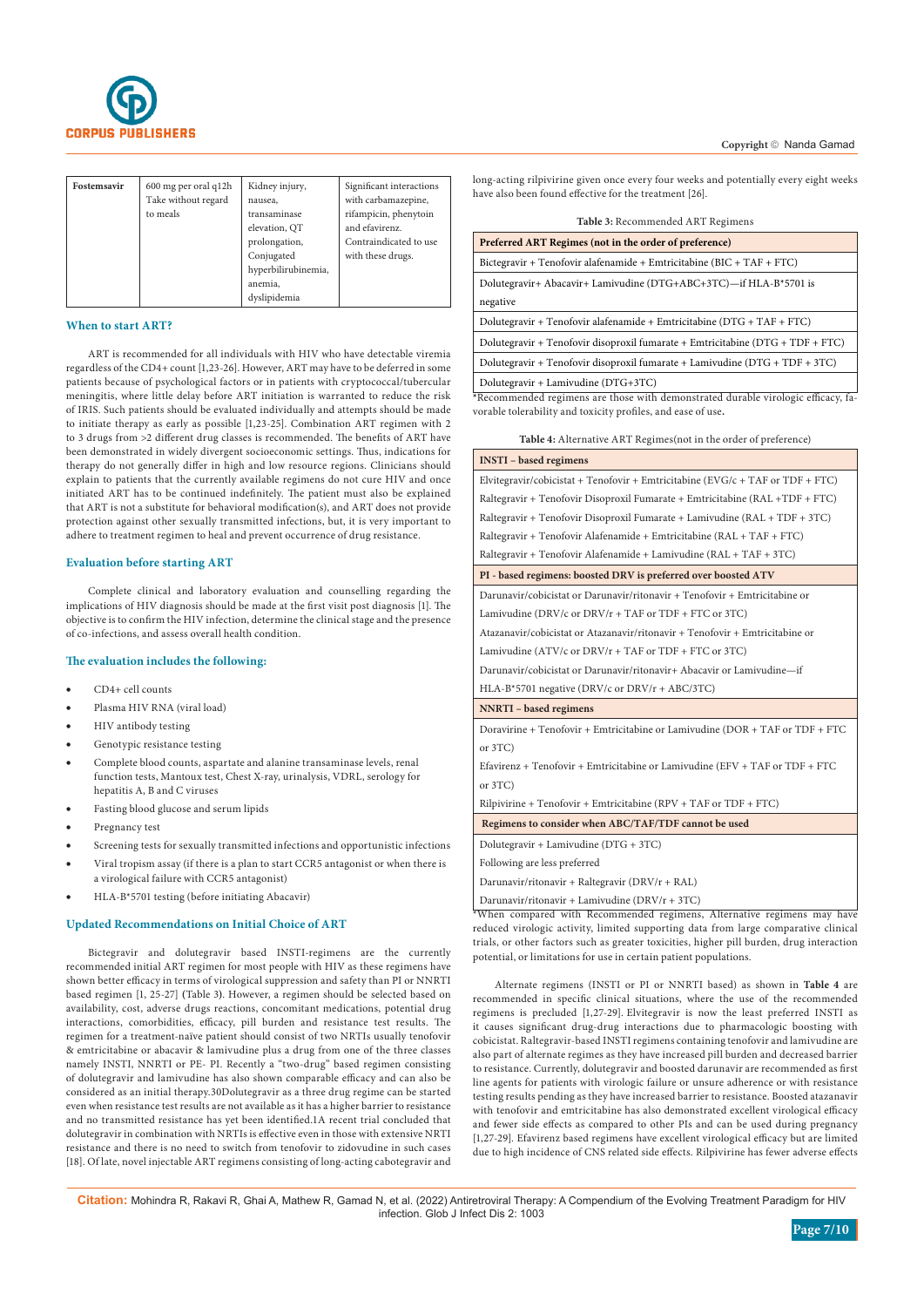

but is inferior in patients with high baseline HIV RNA (>1,00,000 copies/ml) or low CD4+ counts (<200 cells/mm3). In patients in whom abacavir and tenofovir both are contraindicated, a combination of ritonavir boosted darunavir and raltegravir is recommended if the CD4+ count is >200 cells/mm3and HIV RNA level is <1,00,000 copies/ml, while in the rest, ritonavir boosted lopinavir and lamivudine is used [1,27- 29]. The drugs not recommended upfront for the treatment of HIV patients are shown in **Table 5** and the regimes not recommended are shown in **Table 6**.

| Table 5: Agents not Recommended for use as Initial Therapy |  |  |  |
|------------------------------------------------------------|--|--|--|
|------------------------------------------------------------|--|--|--|

| <b>Reason for avoidance</b>           | Agent                                 |
|---------------------------------------|---------------------------------------|
| Increased rate of virological failure | Didanosine                            |
|                                       | Nelfinavir                            |
|                                       | Saquinavir (unboosted)                |
|                                       | Tipranavir (ritonavir boosted)        |
|                                       | Delavirdine                           |
|                                       | Etravirine                            |
| Higher incidence of toxicities        | Zalcitabine                           |
|                                       | Stavudine                             |
|                                       | Didanosine                            |
|                                       | Nevirapine                            |
|                                       | Indinavir                             |
|                                       | Nelfinavir                            |
|                                       | Ritonavir                             |
|                                       | Saquinavir (unboosted)                |
|                                       | Indinavir (unboosted)                 |
| Increased pill burden and dosing      | Nelfinavir                            |
| frequencies                           | Saquinavir (unboosted)                |
|                                       | Indinavir (unboosted)                 |
|                                       | Lopinavir (unboosted)                 |
|                                       | Amprenavir (boosted or unboosted)     |
|                                       | Fosamprenavir ((boosted or unboosted) |
| Lack of data                          | Etravirine                            |
|                                       | Ibalizumab                            |
|                                       | Maraviroc                             |
|                                       | Enfuvirtide                           |

**Table 6:** ART Regimens Not Recommended

| Regime              | <b>Reasons for avoidance</b>   |
|---------------------|--------------------------------|
| Monotherapy         | Suboptimal virological potency |
|                     | Virological rebound            |
|                     | Development of resistance      |
| Dual-NRTI Regimes   | Suboptimal virological potency |
|                     | Development of resistance      |
| Triple-NRTI Regimes | Suboptimal virologic activity  |
|                     | Drug toxicities                |
|                     | Lack of data                   |

## **Adherence to ART**

Many factors decide adherence to ART, including the adverse drug reactions, comorbidities, patient's social situation and the patient-provider relationship. Adherence should be evaluated and attended at every visit. Patients should be informed about the clinical course of HIV infection with and without the therapy, details of the prescribed regimen and development of drug resistance due to suboptimal adherence [1]. Given the efficacy of currently available antiretroviral drugs, a detectable viral load in a patient with a good access to drugs indicate poor adherence [1]. Strategies to improve the adherence in people with HIV infection are summarized in **Table 7**.

| Table 7: Strategies to Improve Adherence to ART |  |  |  |  |
|-------------------------------------------------|--|--|--|--|
|-------------------------------------------------|--|--|--|--|

|                                                                                    | <b>Strategies to Improve Adherence to ART</b>                               |  |  |
|------------------------------------------------------------------------------------|-----------------------------------------------------------------------------|--|--|
| Provide an accessible, trustworthy, non-judgmental multidisciplinary health care   |                                                                             |  |  |
| team                                                                               |                                                                             |  |  |
| Strengthen early linkage to care and retention in care                             |                                                                             |  |  |
| Evaluate patient's knowledge about HIV infection, prevention and treatment and     |                                                                             |  |  |
| based on this assessment, provide HIV related information                          |                                                                             |  |  |
| Identify facilitators, potential barriers to adherence, and necessary medication   |                                                                             |  |  |
| management skills                                                                  |                                                                             |  |  |
| Provide needed resources and involve the patient in ARV regime selection           |                                                                             |  |  |
| Assess adherence at every visit and use positive reinforcement to foster adherence |                                                                             |  |  |
| success                                                                            |                                                                             |  |  |
|                                                                                    | Identify the type and reasons for poor adherence and target ways to improve |  |  |
|                                                                                    | adherence                                                                   |  |  |
| Enhance clinic support and structures to promote linkage and retention             |                                                                             |  |  |
| Record and follow up on missed visits                                              |                                                                             |  |  |
| Table 8: Defining Treatment Failure                                                |                                                                             |  |  |
| <b>Defining Treatment Failure</b>                                                  |                                                                             |  |  |
| Clinical failure                                                                   | New or recurrent WHO stage 4 condition, after at least 6<br>months of ART   |  |  |
|                                                                                    | Fall of CD4+ count to pre-therapy level                                     |  |  |
|                                                                                    | Immunological failure 50% fall from the 'on-treatment' peak value           |  |  |
|                                                                                    | Persistent CD4+ levels below 100 cells/mm3                                  |  |  |
| Virological Failure                                                                | Plasma viral load > 1,000 copies/mlafter at least 6 months of               |  |  |

#### **Monitoring the Therapy**

ART

Monitoring should be done by assessing clinical condition of the patient and measuring plasma HIV RNA and CD4+ T cell count. The CD4+ cell count indicates overall immune status and helps to determine prophylaxis for opportunistic infections. It is also considered as the most important predictor of disease progression and survival. The CD4+ counts should be measured at the beginning of the therapy and throughout the treatment phase. In patients in whom ART is not started because of IRIS risk, CD4+ counts should be measured every 3-6 months to decide on ART initiation and prophylaxis for opportunistic infections. "A significant decrease in CD4+ cell count is defined as a decrease of >30% from baseline for absolute cell numbers and a decrease of >3% from baseline in percentage of cells." For most patients on therapy, "an adequate response is defined as an increase in CD4+ counts in the range of 50-150/mm3 during the first year of ART followed by increase of approximately 50- 100 cells/mm3/year until a steady state level is reached." Most guidelines recommend monitoring CD4+ counts every 3-6 months for the first two years from the time of initiation of ART. Thereafter for patients on a suppressive regime whose CD4+ counts range between 300-500 cells/mm3, testing is recommended annually and testing is optional for patients with CD4+ counts of >500 cells/mm3.

Plasma HIVRNA levels, on the other hand, indicate initial viral load and response to ART. Plasma RNA levels should be measured before starting ART and within 2-4 weeks of initiation but not later than 8-weeks. thereafter, viral load should assessed every 4-8 weeks until the patient documents viral suppression. "A minimally significant change in plasma HIV RNA is considered to be a 3-fold or 0.5 log10 increase or decrease". "Optimal viral suppression is defined generally as a viral load persistently below the lower level of detection (HIV RNA < LLOD) of the assay used". Once viral suppression is achieved, viral load should be repeated every 3-4 months to ascertain viral suppression or early if clinically warranted. If the patients are adherent to ART and have documented viral suppression for >2 years, viral load testing can be done at 6-monthly intervals. However, it is important to note that the decline in viral load is affected by the initial viral load, baseline CD4+ cell count, potency of regimen used and presence of any opportunistic infections and prior exposure to ART. Inability to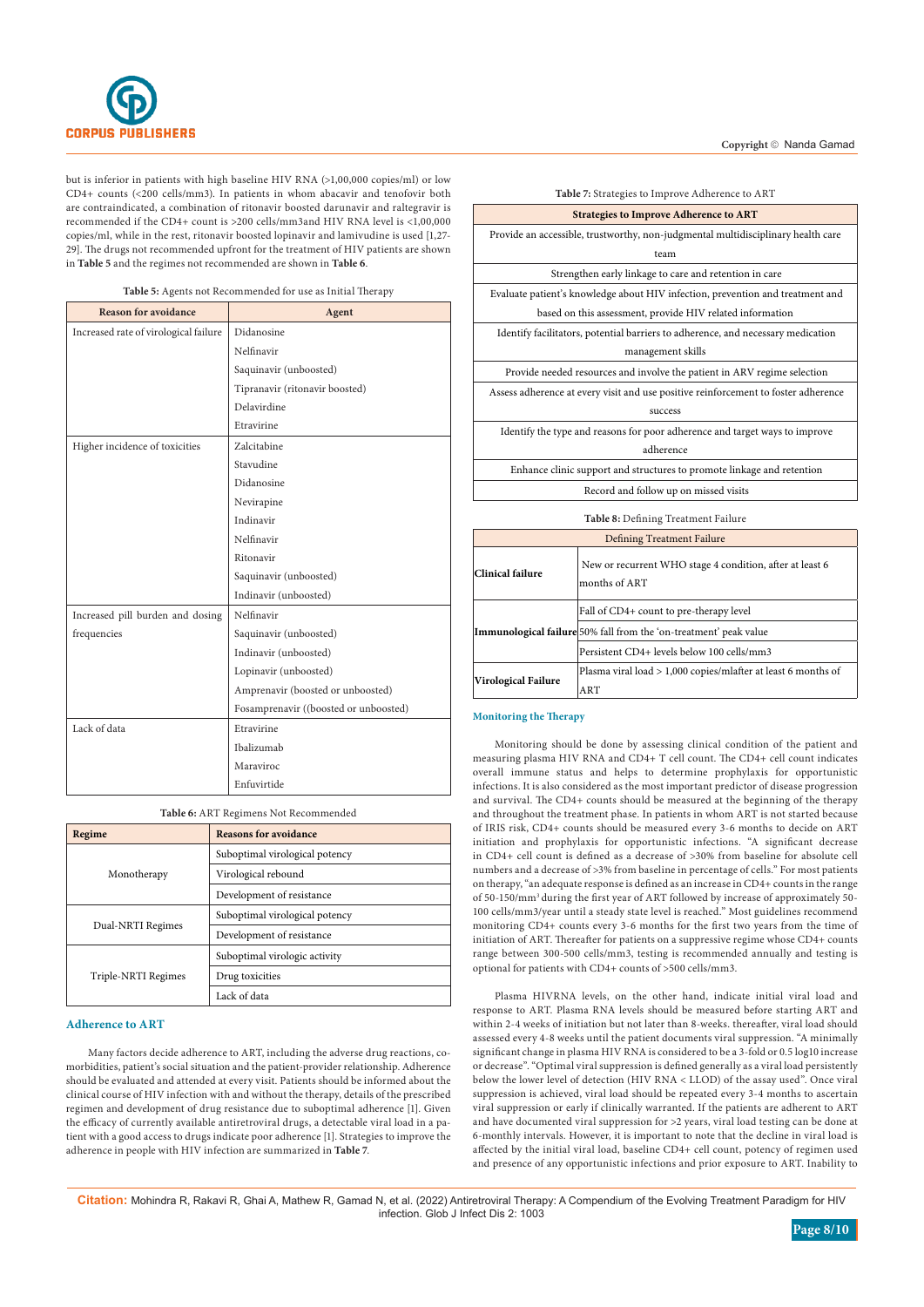

achieve viral load decline should prompt the clinician to reassess the patient, check for treatment compliance and possible drug interactions. If compliance and optimal drug absorption are assured, a change in the regimen should be considered after resistance testing [30].

# **Drug Resistance Testing**

Testing for viral resistance to antiretroviral drugs may help to maximize the benefits of ART. Drug resistance is identified by both genotypic and phenotypic assays. Genotypic assays detect drug resistance mutations in rev and pro genes responsible for coding reverse transcriptase and protease enzymes respectively. The results are obtained within 1-2 weeks usually. Genotypic assays for INSTIs have to be ordered separately. Withholding ART while awaiting resistance testing results is not recommended. Phenotypic assays that assess the ability of HIV virus to grow in different concentrations of antiretroviral drugs, are more costly and difficult than genotypic assays and the results can be obtained in 2-3 weeks. Similar to CD4+ counts and viral load, drug resistance testing is recommended for all patients at the beginning of the therapy, when the patients has virologic failure and has a viral load of >1000 copies/mL and within 4-weeks of discontinuing therapy [1,30,31]. In patients with virologic failure and HIV RNA levels between 500 and 1000 copies/ml, resistance testing may be unsuccessful, but may still be considered. In patients who have discontinued therapy for more than 4 weeks without undergoing resistance testing at the recommended time, resistance testing is still recommended although the test may not pick previously selected mutations [1].

#### **Changing drugs or ART regimen**

Change in ART is required if there is a suboptimal reduction in HIV RNA after initiating the regimen, re-appearance of virus in the plasma after initial suppression and decline in CD4+ cell counts. "Less than a 0.5-0.75  $\log_{10}$  reduction in HIV RNA at 4-weeks or less than 1 log10 reduction at 8-weeks of therapy or failure to suppress HIV RNA to undetectable levels at 4-6 months of therapy indicate inadequate response and warrant change of therapy." If diagnosed as failure of therapy, it is recommended to change the drugs or use an entirely new regimen [1].

#### **Conclusions and Future Directions**

The myriad of treatment advances, as well as widespread knowledge of the virus and how it is transmitted has permitted a consideration of the possibility of 'HIV cure'. The major challenge which still remains is how to provide lifesaving ART medications to the vast majority of the patients. A lot more still needs to be done to make sure that such treatments are available to all if we intend to see the end of the HIV pandemic and achieve the dream of an 'AIDS free generation'.

#### **References**

- 1. [\(2022\) Panel on Antiretroviral Guidelines for Adults and Adolescents.](https://clinicalinfo.hiv.gov/sites/default/files/guidelines/documents/guidelines-adult-adolescent-arv.pdf)  [Guidelines for the Use of Antiretroviral Agents in Adults and Adolescents](https://clinicalinfo.hiv.gov/sites/default/files/guidelines/documents/guidelines-adult-adolescent-arv.pdf)  [Living with HIV. Department of Health and Human Services, USA.](https://clinicalinfo.hiv.gov/sites/default/files/guidelines/documents/guidelines-adult-adolescent-arv.pdf)
- 2. [Kuritzkes DR \(2009\) HIV-1 entry inhibitors: an overview. Curr Opin HIV](https://pubmed.ncbi.nlm.nih.gov/19339945/)  [AIDS 4\(2\): 82-87.](https://pubmed.ncbi.nlm.nih.gov/19339945/)
- 3. [Waters L, Mandalia S, Randell P, Wildfire A, Gazzard B, et al. \(2008\) The](https://academic.oup.com/cid/article/46/10/1617/295457)  [impact of HIV tropism on decreases in CD4 cell count, clinical progression,](https://academic.oup.com/cid/article/46/10/1617/295457)  and subsequent response to a first antiretroviral therapy regimen. Clin Infect [Dis 46\(10\): 1617-1623.](https://academic.oup.com/cid/article/46/10/1617/295457)
- 4. [Hunt PW, Harrigan PR, Huang W, Bates M, Williamson DW, et al. \(2006\)](https://pubmed.ncbi.nlm.nih.gov/16960780/)  [Prevalence of CXCR4 tropism among antiretroviral-treated HIV-1-infected](https://pubmed.ncbi.nlm.nih.gov/16960780/)  [patients with detectable viremia. J Infect Dis 194\(7\): 926-930.](https://pubmed.ncbi.nlm.nih.gov/16960780/)
- 5. [Moyle GJ, Wildfire A, Mandalia S, Mayer H, Goodrich J, et al. \(2005\)](https://pubmed.ncbi.nlm.nih.gov/15717260/)  [Epidemiology and predictive factors for chemokine receptor use in HIV-1](https://pubmed.ncbi.nlm.nih.gov/15717260/)  [infection. J Infect Dis 191\(6\): 866-872.](https://pubmed.ncbi.nlm.nih.gov/15717260/)
- 6. [Mallal S, Phillips E, Carosi G,Molina JM, Workman C, et al. \(2008\) HLA-B\\*5701](https://pubmed.ncbi.nlm.nih.gov/18256392/)  [screening for hypersensitivity to abacavir. N Engl J Med 358\(6\): 568-579.](https://pubmed.ncbi.nlm.nih.gov/18256392/)
- 7. [Ford N, Shubber Z, Hill A, Vitoria M, Doherty M \(2013\) Comparative efficacy](https://pubmed.ncbi.nlm.nih.gov/24244586/)  [of Lamivudine and emtricitabine a systematic review and meta-analysis of](https://pubmed.ncbi.nlm.nih.gov/24244586/)  [randomized trials. PLoS One 8\(11\): e79981.](https://pubmed.ncbi.nlm.nih.gov/24244586/)
- 8. [Kakuda TN \(2000\) Pharmacology of nucleoside and nucleotide reverse](https://pubmed.ncbi.nlm.nih.gov/10929917/)  [transcriptase inhibitor-induced mitochondrial toxicity. Clin Ther 22\(6\): 685-](https://pubmed.ncbi.nlm.nih.gov/10929917/) [708.](https://pubmed.ncbi.nlm.nih.gov/10929917/)

#### Copyright © Nanda Gamad

- 9. [Evans-Jones JG, Cottle LE, Back DJ, Gibbons S, Beeching NJ, et al. \(2010\)](https://pubmed.ncbi.nlm.nih.gov/20380564/)  [Recognition of risk for clinically significant drug interactions among HIV](https://pubmed.ncbi.nlm.nih.gov/20380564/)[infected patients receiving antiretroviral therapy. Clin Infect Dis 50\(10\): 1419-](https://pubmed.ncbi.nlm.nih.gov/20380564/) [1421.](https://pubmed.ncbi.nlm.nih.gov/20380564/)
- 10. [\(2012\) World Health Organization. WHO HIV Drug Resistance Report 2012,](https://apps.who.int/iris/bitstream/handle/10665/75183/9789241503938_eng.pdf)  [Geneva, Switzerland.](https://apps.who.int/iris/bitstream/handle/10665/75183/9789241503938_eng.pdf)
- 11. [Anta L, Llibre JM, Poveda E, Blanco JL, Alvarez M, et al. \(2013\) Rilpivirine](https://pubmed.ncbi.nlm.nih.gov/22842995/)  [resistance mutations in HIV patients failing non-nucleoside reverse transcriptase](https://pubmed.ncbi.nlm.nih.gov/22842995/)  [inhibitor-based therapies. AIDS 27\(1\): 81-85.](https://pubmed.ncbi.nlm.nih.gov/22842995/)
- 12. [Introcaso CE, Hines JM, Kovarik CL \(2010\) Cutaneous toxicities of](https://pubmed.ncbi.nlm.nih.gov/20846563/)  [antiretroviral therapy for HIV: part I. Lipodystrophy syndrome, nucleoside](https://pubmed.ncbi.nlm.nih.gov/20846563/)  [reverse transcriptase inhibitors, and protease inhibitors. J Am Acad Dermatol](https://pubmed.ncbi.nlm.nih.gov/20846563/)  [63\(4\): 549-561.](https://pubmed.ncbi.nlm.nih.gov/20846563/)
- 13. [Leutscher PD, Stecher C, Storgaard M, Larsen CS \(2013\) Discontinuation of](https://pubmed.ncbi.nlm.nih.gov/23427878/)  [efavirenz therapy in HIV patients due to neuropsychiatric adverse effects.](https://pubmed.ncbi.nlm.nih.gov/23427878/)  [Scand J Infect Dis 45\(8\): 645-651.](https://pubmed.ncbi.nlm.nih.gov/23427878/)
- 14. [Ford N, Mofenson L, Shubber Z, Calmy A, Andrieux-Meyer I, et al. \(2014\)](https://pubmed.ncbi.nlm.nih.gov/24849471/)  [Safety of efavirenz in the first trimester of pregnancy: an updated systematic](https://pubmed.ncbi.nlm.nih.gov/24849471/)  [review and meta-analysis. AIDS](https://pubmed.ncbi.nlm.nih.gov/24849471/) Suppl 2: S123-S131.
- 15. [Schafer JJ, Squires KE. \(2010\) Integrase inhibitors: a novel class of antiretroviral](https://pubmed.ncbi.nlm.nih.gov/20040702/)  [agents. Ann Pharmacother. 44\(1\): 145-156.](https://pubmed.ncbi.nlm.nih.gov/20040702/)
- 16. [Blanco JL, Varghese V, Rhee SY, Gatell JM, Shafer RW. \(2011\) HIV-1 integrase](https://pubmed.ncbi.nlm.nih.gov/21459813/)  [inhibitor resistance and its clinical implications. J Infect Dis 203\(9\): 1204-1214.](https://pubmed.ncbi.nlm.nih.gov/21459813/)
- 17. [Paton NI, Musaazi J, Kityo C, Walimbwa S, Hoppe A, et al. \(2021\) NADIA](https://pubmed.ncbi.nlm.nih.gov/34289276/)  [Trial Team. Dolutegravir or Darunavir in Combination with Zidovudine or](https://pubmed.ncbi.nlm.nih.gov/34289276/)  [Tenofovir to Treat HIV. N Engl J Med 385\(4\): 330-341.](https://pubmed.ncbi.nlm.nih.gov/34289276/)
- 18. [Stellbrink HJ, Reynes J, Lazzarin A, Voronin E, Pulido F, et al. \(2013\)](https://pubmed.ncbi.nlm.nih.gov/23807273/)  [Dolutegravir in antiretroviral-naive adults with HIV-1: 96-week results from a](https://pubmed.ncbi.nlm.nih.gov/23807273/)  [randomized dose-ranging study. AIDS 27\(11\): 1771-1778.](https://pubmed.ncbi.nlm.nih.gov/23807273/)
- 19. [Peñafiel J, de Lazzari E, Padilla M, Rojas J, Gonzalez-Cordon A, et al.](https://pubmed.ncbi.nlm.nih.gov/28333231/)  [\(2017\) Tolerability of integrase inhibitors in a real-life setting. J Antimicrob](https://pubmed.ncbi.nlm.nih.gov/28333231/)  [Chemother 72\(6\): 1752-1759.](https://pubmed.ncbi.nlm.nih.gov/28333231/)
- 20. [Sax PE, Pozniak A, Montes ML, Koenig E, DeJesus E, et al. \(2017\)](https://pubmed.ncbi.nlm.nih.gov/28867499/)  [Coformulated bictegravir, emtricitabine, and tenofovir alafenamide versus](https://pubmed.ncbi.nlm.nih.gov/28867499/)  [dolutegravir with emtricitabine and tenofovir alafenamide, for initial](https://pubmed.ncbi.nlm.nih.gov/28867499/)  [treatment of HIV-1 infection \(GS-US-380-1490\): a randomised, double-blind,](https://pubmed.ncbi.nlm.nih.gov/28867499/)  [multicentre, phase 3, non-inferiority trial. Lancet 390\(10107\): 2073-2082.](https://pubmed.ncbi.nlm.nih.gov/28867499/)
- 21. [Henrich TJ, Kuritzkes DR \(2013\) HIV-1 entry inhibitors: recent development](https://pubmed.ncbi.nlm.nih.gov/23290628/)  [and clinical use. Curr Opin Virol](https://pubmed.ncbi.nlm.nih.gov/23290628/) **3(1): 51-57.**
- 22. [Renjifo B, van Wyk J, Salem AH, Bow D, Ng J, \(2015\) Pharmacokinetic](https://pubmed.ncbi.nlm.nih.gov/25586481/)  [enhancement in HIV antiretroviral therapy: a comparison of ritonavir and](https://pubmed.ncbi.nlm.nih.gov/25586481/)  [cobicistat. AIDS reviews 17\(1\): 37-46.](https://pubmed.ncbi.nlm.nih.gov/25586481/)
- 23. [\(2015\) INSIGHT START Study Group. Initiation of antiretroviral therapy in](https://pubmed.ncbi.nlm.nih.gov/26192873/)  [early asymptomatic HIV infection. N Engl J 373\(9\): 795-807.](https://pubmed.ncbi.nlm.nih.gov/26192873/)
- 24. [\(2015\) TEMPRANO ANRS Study Group. A trial of early antiretrovirals and](https://pubmed.ncbi.nlm.nih.gov/26193126/)  [isoniazid preventive therapy in Africa. N Engl J Med 373\(9\): 808-822.](https://pubmed.ncbi.nlm.nih.gov/26193126/)
- 25. [Ford N, Migone C, Calmy A, Kerschberger B, Kanters S, et al. \(2018\) Benefits and](https://pubmed.ncbi.nlm.nih.gov/29112073/)  [risks of rapid initiation of antiretroviral therapy. AIDS 32\(1\): 17-23.](https://pubmed.ncbi.nlm.nih.gov/29112073/)
- 26. [Saag MS, Gandhi RT, Hoy JF, Landovitz RJ, Thompson MA, et al. \(2020\)](https://jamanetwork.com/journals/jama/article-abstract/2771873)  [Antiretroviral Drugs for Treatment and Prevention of HIV Infection in Adults:](https://jamanetwork.com/journals/jama/article-abstract/2771873)  [2020 Recommendations of the International Antiviral Society–USA Panel.](https://jamanetwork.com/journals/jama/article-abstract/2771873)  [JAMA 324\(16\): 1651-1669.](https://jamanetwork.com/journals/jama/article-abstract/2771873)
- 27. [Günthard HF, Saag MS, Benson CA, del Rio C, Eron JJ, et al. \(2016\)](https://pubmed.ncbi.nlm.nih.gov/27404187/)  [Antiretroviral drugs for treatment and prevention of HIV infection in adults:](https://pubmed.ncbi.nlm.nih.gov/27404187/)  [2016 recommendations of the International Antiviral Society-USA Panel. JAMA](https://pubmed.ncbi.nlm.nih.gov/27404187/)  [316\(12\): 191-210.](https://pubmed.ncbi.nlm.nih.gov/27404187/)
- 28. [\(2016\) World Health Organization. Consolidated guidelines on the](https://www.who.int/publications/i/item/9789241549684)  [use of antiretroviral drugs for treating and preventing HIV infection.](https://www.who.int/publications/i/item/9789241549684)  [Recommendations for a public health approach, Geneva, Switzerland.](https://www.who.int/publications/i/item/9789241549684)
- 29. [Squires K, Kityo C, Hodder S, Johnson M, Voronin E, et al. \(2016\) Integrase](https://pubmed.ncbi.nlm.nih.gov/27562742/)  [inhibitor versus protease inhibitor based regimen for HIV-1 infected women](https://pubmed.ncbi.nlm.nih.gov/27562742/)  [\(WAVES\): a randomised, controlled, double-blind, phase 3 study. Lancet HIV](https://pubmed.ncbi.nlm.nih.gov/27562742/)  [3\(9\): e410-e420.](https://pubmed.ncbi.nlm.nih.gov/27562742/)